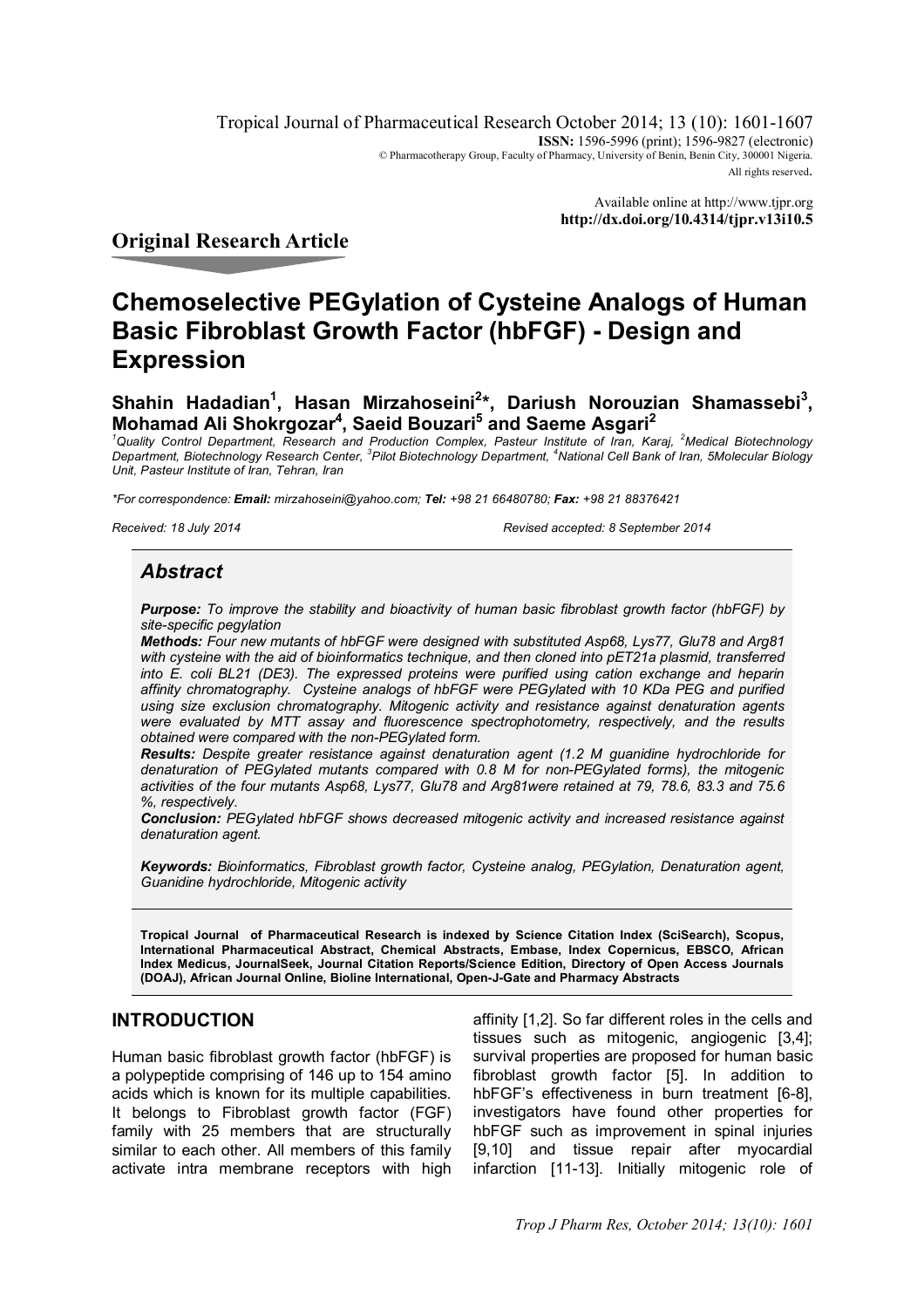hbFGF on fibroblastic cells and tissues repair was considered then the function of hbFGF as neurotrophic activity in the growth and survival of brain's neuron, assisting the survival of transplanted neuron and prevention of apoptotic neuronal cells was confirmed [14]. The first commercial drug namely Trafermin is available in global market for providing numerous health benefits [15-17].

As hbFGF is a proteinicious molecule therefore, its stability and half life are susceptible to be reduced like other proteins by proteolysis like other proteins [18,19]. PEGylation of recombinant therapeutic proteins is considered as a technique that increases the stability of a molecule [20,19], with retention of activity [21- 25,20].

Random or non-specific PEGylation such as N terminal PEGylation and lysine PEGylation which belong to the first generation of PEGylation make a heterogenic low efficiency and less bioactive product. Improvement of PEGylation led to the second generation or site–specific PEGylation method which gave more stable and efficient products [26].

One of the methods used to increase the probability of binding the protein molecule under study is the employment of an activated form of polyethylene glycol(PEG maleimide) and presence of an amino acid namely cysteine where such amino acid is designed to be located at non functional and non protective sites of the protein under PEGylation. PEGylation is performed in different environmental situations like room temperate or cold room with various incubation times. PEGylation is an exothermic reaction so generally, it is recommended to perform in a cold situation. At room temperature, PEGylation incubation is shorter than cold room [19,27-29,].

Like other therapeutic proteins, hbFGF has been one of the attractive targets for PEGylation [19,29]. In the present study, by employing bioinformatics programs such as Modeller and Prosite and molecular dynamic simulation [30], the molecular structure, active site of the molecule and the protected sites of hbFGF were identified and studied. By considering points such as presence of cysteine at the surface and being away from protected sites, four mutants were designed. Such sequences were constructed, inserted into pET21a plasmids and transformed into *E. coli* BL21 (DE3).

## **EXPERIMENTAL**

#### **Bioinformatics analyses**

The primary sequence of human basic fibroblast growth factor was obtained from the Uniprot database (Accession No P09038). 3D structures of cysteine analogs were generated by homology modeling using MODELLER version 9v13 and a crystal structure of FGF2 (PDB code: 1BFG, chain A, 1.6 $^{\circ}$ A) with high score and lower evalue and maximum sequence identity served as a template. For each cysteine analog, 10,000 molecules were generated and structure quality was validated by PSVS (http:// psvs-1 4dev.nesg.org/). The best structural model was chosen for further studies. The stability of modeled analogs was examined by MD simulation. GROMACS 4.6.5 package and GROMOS96 53a6 force field were used on LINUX architecture for energy minimization and MD simulations. All simulations were performed at normal pressure (1 bar) and temperature (300 K) for 5 ns.

A literature review was performed to find conserved residues; based on this, sequences 66-96 was the best region for manipulation and replacement with cysteine. The 3D structures of selected analogs were generated and screened based on the basis of protein energy according to the internal scoring function of Modeller. Four analogs (Asp 68, Lys77, Glu78 and Arg81) were chosen based on minimum protein energy and minimum Root-Mean-Square Deviation (RMSD) from native bFGF in the final average structure, for experimental analysis. The quality of modeled analogs was verified by ramachandran plot.

Superimposed native bFGF and Cysteine analogs were selected (Asp 68, Lys77, Glu78, Arg81). MD analysis was performed for all analogs in 5 ns, and model stability and average structure calculations were evaluated using the plot of RMSD versus time.

#### **Construction, expression and purification of cysteine analogs of hbFGF**

The resultant sequences were constructed (Biomatik Corporation, Canada), and cloned into pET21a plasmid, then transferred to *E. coli* BL21 (DE3) by using One Shot® BL21(DE3) Chemically Competent *E. coli* (Invitrogen). The engineered *E. coli* BL21 (DE3) was grown in LB broth (Sigma-Aldrich) till reaching an optical density (OD600 nm)  $\approx$  0.6 - 1.0. The induction of hbFGF was carried out with 1 mM Isopropyl β-D-1-thiogalactopyranoside [IPTG] (Thermo Scientific, Fermentas) at 30 °C for 4 h. The cells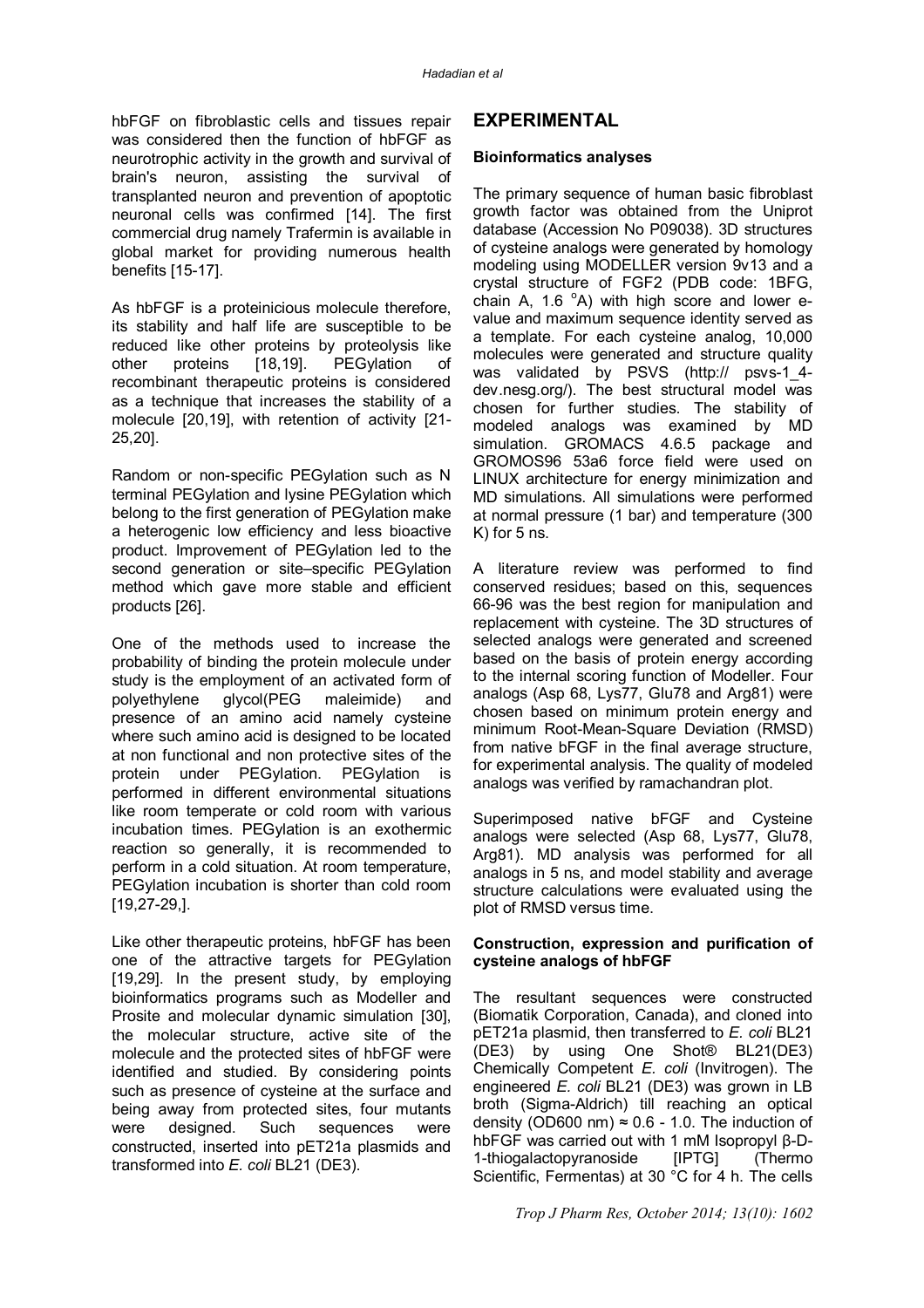were harvested by centrifugation at 2000 rpm, 4 °C for 20 min. They were suspended in phosphate buffer, passed through high pressure homogenizer and cell debris was separated by centrifugation. The expressed proteins were confirmed by SDS PAGE 12 % and Western blot (semi dry) analysis.

The supernatant containing hbFGF were purified by Fast Purification liquid chromatography FPLC (Bio-Rad) in two steps using cation exchange chromatography (Sartobind S membrane: Sartorius Co) and heparin affinity chromatography (HiTrap, GE Health Care Life Sciences), both at a flow rate of 1 ml/min. The resultant peaks were subjected to SDS-PAGE 12 % to identify the target protein. The collected peak was buffer exchanged and concentrated to reduce the salt concentration with Vivaspin sample concentrator 10 KDa (GE Health Care Life Sciences). Anion exchange column (Sartobind Q membrane: Sartorius Co) was applied at a flow rate of 1 ml/min for endotoxin reduction to desired level where it does not affect the biological activity assay.

#### **PEGylation of purified cysteine analog hbFGF**

The expressed and purified cysteine analogs hbFGF proteins were subjected to PEGylation using PEG-maleimide 10 KD (Jenkem) under nitrogen gas in a cold room for 24 h. The PEGylated forms were separated from non-PEGylated proteins by size exclusion chromatography using a Hiload 16/600 Superdex 75 prep grade column (GE Health care life sciences) at a flow rate of 1 ml/min, analyzed by 12 % sodium dodecyl sulfate polyacrylamide gel electrophoresis [SDS-PAGE]. Stability of PEGylated and non-PEGylated forms of hbFGF cysteine analog was studied by incubating them in the presence of denaturing agent such as guanidine HCl at 37 °C for 24 h. The effect of such reagent was determined by fluorescence spectrophotometry (Luminescence spectrometer Perkin Elmer LS 50 B). PEGylated cysteine analogs of hbFGF were used for MTT assay for biological activity test. The results were compared with non-PEGylated hbFGF.

#### **Biological activity test**

MTT assay was used to evaluate the biological activity of the samples. Balb/c 3T3 cells from mouse embryo tissue were cultivated in Dulbecco's Modified Eagle's Medium (DMEM, Gibco) containing 10 % FBS (Gibco). About 10000 cells/ml per well were added to plastic 96 well plates and cultured at 37°C for 2 h in a humidified 5 %  $CO<sub>2</sub>$  - 95 % air atmosphere. The

cells were treated with different concentrations of hbFGF mutants. The assay was going on using the MTT exclusion dye which reacts only with viable cells. observed Optical density (OD) measured by ELISA reader shows the amount of the alive cells. The range of sample concentration was from 15 pg/ml up to 2000 pg/ml. The MTT assay was used for PEGylated form too. The results were compared with bFGF standard curve.

## **RESULTS**

#### **Bioinformatics results**

The sequences under study through whose mutants were made up, were blasted by Protein Data Base and the most aligned sequence (> 98 % alignment) belonged to fibroblast growth factor variant bearing the number P09038 [FGF2- Human] 1BFG (R090p38).

The sequence under study contains 9 amino acids less than the sequence 1BFG (R090p38) which contains 154 amino acids located at the beginning of the sequence. These two sequences differ at amino acids numbers 21, 96 and 97 where our sequence alanine, serine and alanine were replaced with phenylalanine, cysteine and valine respectively. Our constructed sequences along with the file bearing suffix PDB related to 1BFG (R090p38) were subjected to Modeller software with the aim of increasing accuracy and sensitivity of the resultant information, thus 10,000 molecules were generated and the molecule corresponding to the lowest value of probability density function was selected.

In continuation by using multiple sequence alignment and prosite software, the protected sites in this family and also the available motifs were extracted in order to make convergence comparison through the related literature [31-33]. The results are as follows: the binding receptor sites include amino acids 25-69 and 94-121 where amino acids 31-51 and 107-116 play fewer roles in binding. The binding site of this protein/molecule to heparin includes the sequence 94-121,104-147 and 106-142. The regions 128-138 create a loop-like area that plays a major role in binding to heparin. Finally, the regions 66-96 were selected as the best amino acid regions to substitute the available amino acids with cysteine. The first selected mutant was made by substitution of asparlate 68 with cysteine. The quality of models was checked using discrete optimized protein energy (DOPE),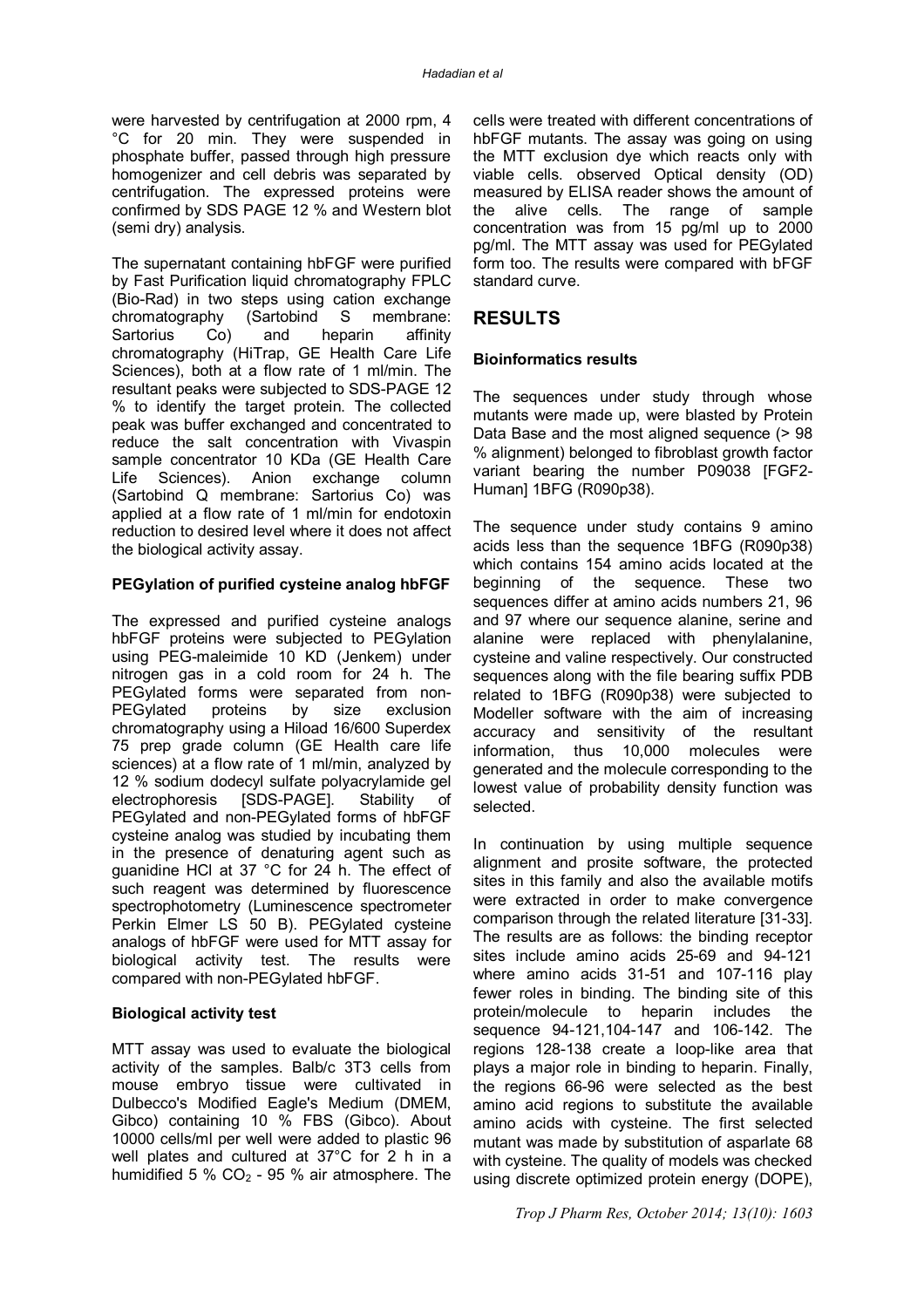PROCHECK software and ramachandran plots indicating that more than 93% residues were located in the favoured region and no residue was present in the disallowed region(Table 1). Other three mutants were obtained in a similar manner.

The RMSD of the backbone atoms of the protein over the course of simulation is usually used as a measure of the conformational stability of the protein. RMSD of analog proteins with native hbFGF were compared using NAMD software indicating similarity between native BFGF and Asp 68, Lys77, Glu78, Arg81analogs.

#### **Experimental results**

The engineered bacteria containing the gene of interest in their plasmid were allowed to grow in LB medium; induction was achieved with 1 mM IPTG. Protein expressions of various mutants were compared at 4 and 6 h after induction and no significant differences were detected (Figure 1).



**Fig1:** SDS PAGE expressed proteins. Lane A: marker; lanes B-D: Asp68 before induction,4 and 6 hours after induction; lane E-G: similar time for Lys77; lanesH – J: similar times for Glu78 and lane K-M: similar times for Arg81

Since the results of the four mutants are similar, only the results of cysteine hbFGF analog Asp68 are presented. Figure 2 shows SDS-PAGE (12%) and western blot analysis confirmation of Asp68.



**Fig 2:** SDS PAGE of 2 steps purification and Western blot of mutated forms and the standard hbFGF: 2-1) Lane A: Heparin affinity peak; Lane B: fraction 2 of cation exchange, Lane C: fraction 1 of cation exchange; Lane D: Marker; 2-2) western blot of: Lane E: Asp68; Lane F: Lys77; Lane G: Glu78; Lane H: Arg81

The purified 4 mutants were used for MTT assay to determine their biological activity using balb/c 3T3 clone A 31. The MTT results showed the similarity of the 4 mutants to the normal variant (data not shown).

PEGylation of the purified proteins were performed in the dark, in a cold room under a stream of nitrogen gas using PEG-maleimide 10 kD. PEGylated forms were separated from the non-PEGylated hbFGF with size exclusion chromatography and further were confirmed by SDS-PAGE 12 % (Figure 3).

| Table 1: Structural validation of model structure generated from Modeler by PSVS |  |  |  |  |  |  |  |  |  |  |  |
|----------------------------------------------------------------------------------|--|--|--|--|--|--|--|--|--|--|--|
|----------------------------------------------------------------------------------|--|--|--|--|--|--|--|--|--|--|--|

| Sample name      | <b>Most favoured</b><br>regions $(\%)$ | <b>Allowed</b><br>regions $(\%)$ | <b>Generously allowed</b><br>regions $(\%)$ | <b>Disallowed</b><br>regions $(\%)$ |
|------------------|----------------------------------------|----------------------------------|---------------------------------------------|-------------------------------------|
| <b>Wild bFGF</b> | 96.7                                   | 3.3                              | 0.0                                         | 0.0                                 |
| <b>N68C</b>      | 93.4                                   | 6.6                              | 0.0                                         | 0.0                                 |
| <b>K77C</b>      | 94.2                                   | 5.8                              | 0.0                                         | 0.0                                 |
| <b>E78C</b>      | 93.4                                   | 5.8                              | 0.8                                         | 0.0                                 |
| G81C             | 94.2                                   | 5.8                              | 0.0                                         | 0.0                                 |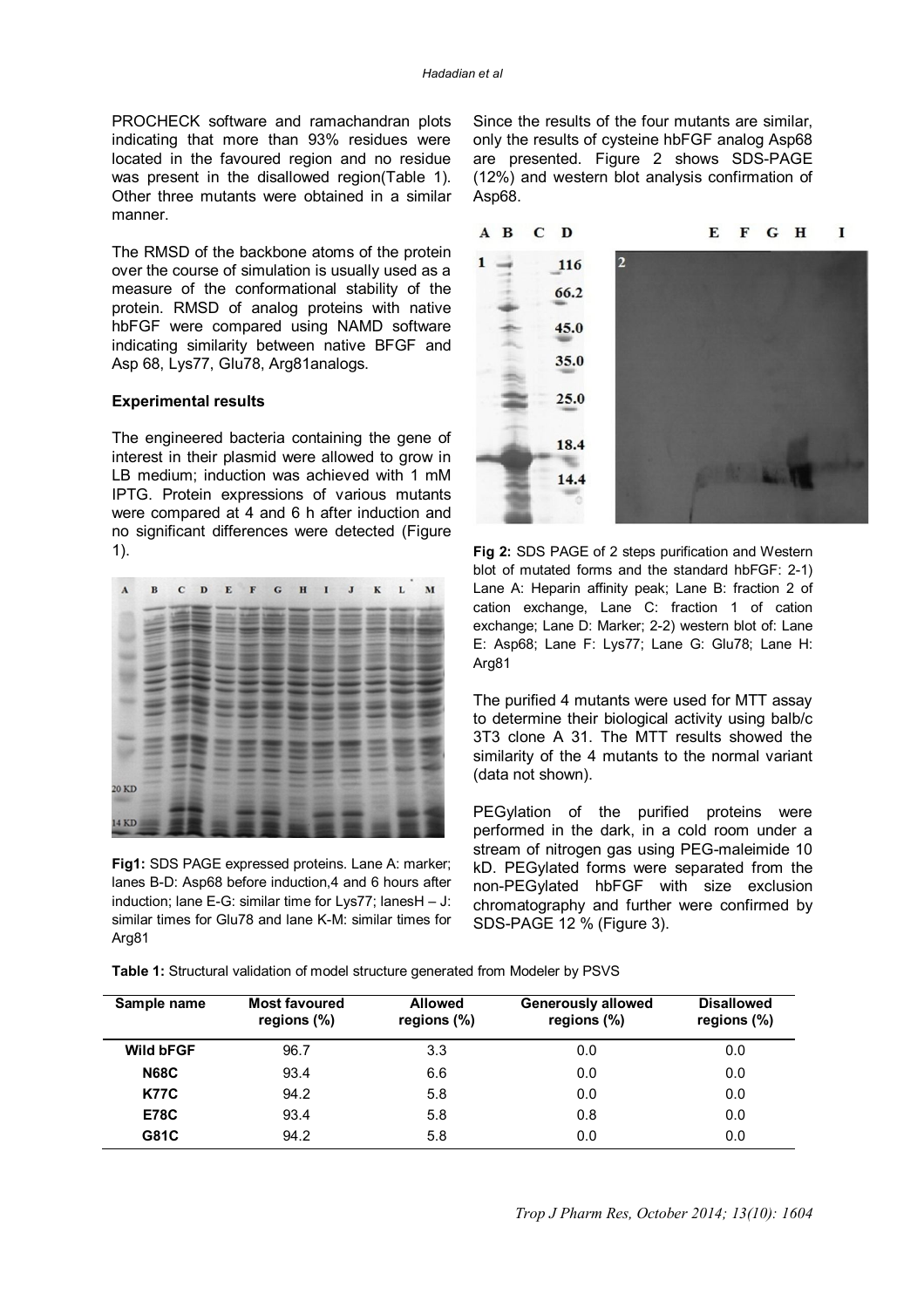*Hadadian et al*



**Fig. 3:** Size exclusion chromatography and SDS-PAGE of PEGylated and non-PEGylated forms of mutated proteins after size exclusion chromatography. (3-1): Lane A: Asp 68; Lane B: Lys77; Lane C: Glu78; Lane D: Arg81; Lane E: PEGy Asp68; Lane F: PEGy Lys77; Lane G: PEGy Glu78; Lane H: PEGy Arg81.(3-2) Size exclusion chromatogram



**Fig 4:** Fluorescence spectroscopy of four native mutants and Asp68 in steps of natural and denature forms. Left: nature forms of 1: Asp 68, 2: Lys77; 3: Glu78; 4: Arg81. Right: Asp68: 1: nature form; 2 and 3: denature forms in two different concentrations

Both PEGylated and non-PEGylated forms of purified hbFGF were converted to their denatured forms in the presence of guanidine HCl at 37 °C for 24 h. It was observed that PEGylated human basic fibroblast growth factor and non PEGylated forms of hbFGF were denatured at 1.2 and 0.8 M concentrations of the guanidine HCl denaturant respectively. Figure 4 shows the position of hbFGF in native, semi denatured and denatured forms using fluorescence spectrophotometry.

Finally the PEGylated forms of hbFGF were subjected to biological assay in comparision with Standard bFGF which revealed that 79, 78.6, 83.3 and 75.6 percent of mitogenic activity was retained respectively in mutants Asp68, Lys77, Glu78 and Arg81.

#### **DISCUSSION**

PEGylation is a well-known method for improving the stability and efficiency of therapeutic proteins [34-36]. PEGylation of hbFGF have done by a limited research group. Some of them tried to conjugate PEG molecules to native hbFGF [28] and the others used site-specific method [19,29]. Mutants were created by replacing four amino acids with cysteine (Asp68, Lys77, Glu78, Arg81) through bioinformatics' prediction, and were expressed at a high level in *E. coli* BL21 (DE3). We used two chromatographic method which include cation exchange and heparin affinity to achieve more than 95 percent purity. In addition, an anion exchange chromatography was further used to reduce endotoxin before MTT assay. Bioactivity of the 4mutants was same and equal to standard hbFGF. Purified cysteine analog hbFGF was PEGylated using PEG-maleimide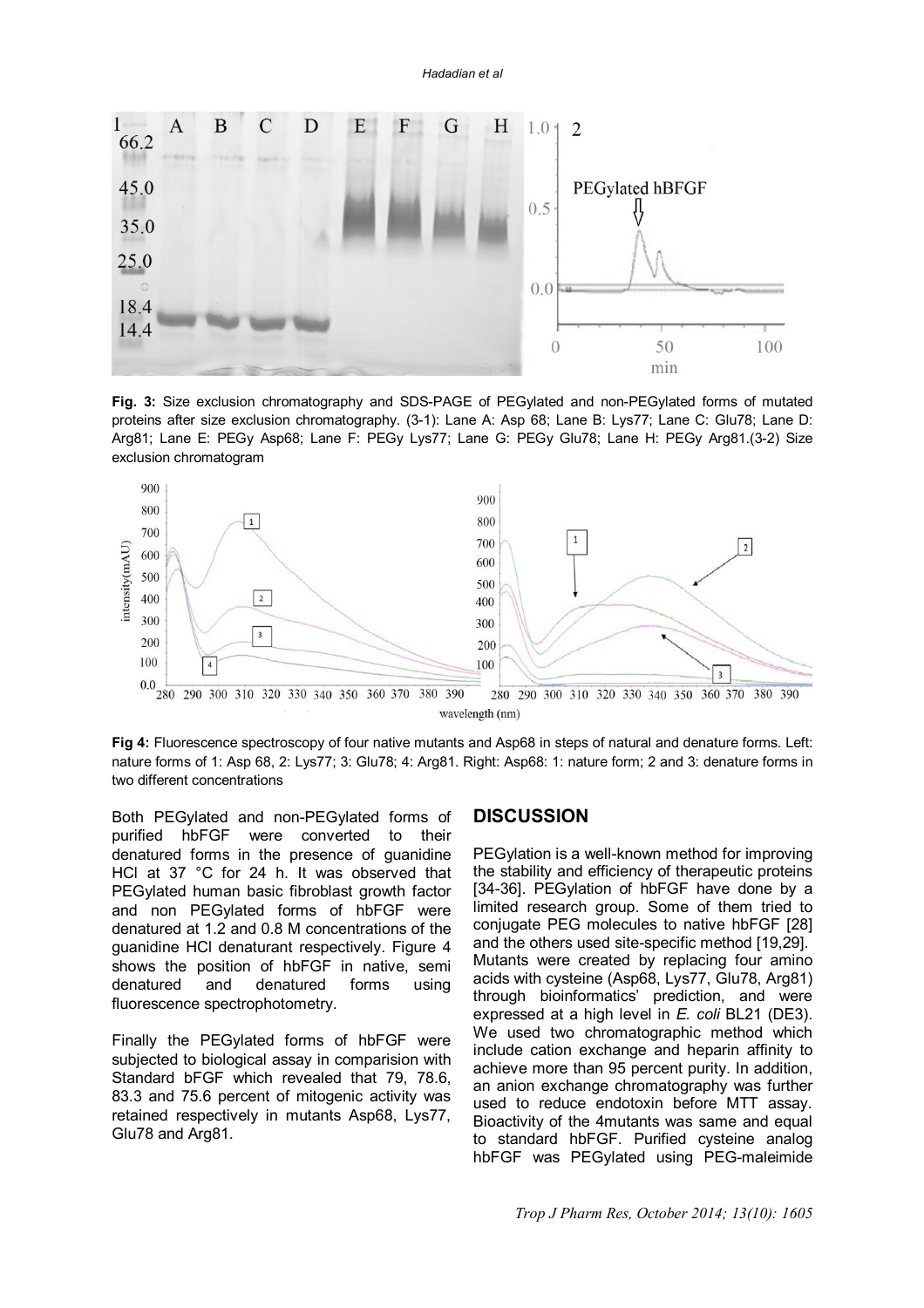(10 KDa) in the dark and in the cold room under nitrogen gas for 24 h.

PEGylated and non-PEGylated proteins were separated using size exclusion chromatography and their fractions were run on 12 % SDS PAGE. PEGylated proteins were larger than the expected size (Figure 3), probably due to the more extended structure of PEG-protein conjugate [19]. Our result shows that bioactivity of PEGylated hbFGF was less than the non-PEGylated form. The reduction in bioactivity of PEGylated protein had been reported by other researchers [28,19,29] and there is a one theory that PEGylation makes the protein more stable but may shield the active site of protein partially [19]. Stability of hbFGF is measured using different methods such as heat-stability [29], resistance to denaturing agent like guanidine hydrochloride (GuHCl) and or urea using fluorescence spectroscopy [37]. We used resistance to guanidine hydrochloride (GuHCl) method and showed that the PEGylated hbFGF increased stability up to 1.2 molar GuHCl compared with 0.8 molar for the non-PEGylated mutant.

## **ACKNOWLEDGEMENT**

This project was financially supported by the Pasteur Institute of Iran via the sponsorship of the PhD thesis of Shahin Hadadian.

## **REFERENCES**

- *1. Ornitz DM, Xu J, Colvin JS, McEwen DG, MacArthur CA, Coulier F, Gao G, Goldfarb M. Receptor specificity of the fibroblast growth factor family. J Biol Chem 1996; 271(25): 15292-15297.*
- *2. Zhang Y, Gorry MC, Post JC, Ehrlich GD. Genomic organization of the human fibroblast growth factor receptor 2 (fgfr2) gene and comparative analysis of the human fgfr gene family. Gene 1999; 230(1): 69- 79.*
- *3. Chuah MI, Teague R. Basic fibroblast growth factor in the primary olfactory pathway: Mitogenic effect on ensheathing cells. Neuroscience 1999; 88(4): 1043- 1050.*
- *4. Peyrat JP, Bonneterre J, Hondermarck H, Hecquet B, Adenis A, Louchez MM, Lefebvre J, Boilly B, Demaille A. Basic fibroblast growth factor (bfgf): Mitogenic activity and binding sites in human breast cancer. J Steroid Biochem Mol Biol 1992; 43(1-3): 87- 94.*
- *5. Zheng J, Vagnoni KE, Bird IM, Magness RR. Expression of basic fibroblast growth factor, endothelial mitogenic activity, and angiotensin ii type-1 receptors in the*

*ovine placenta during the third trimester of pregnancy. Biol Reprod 1997; 56(5): 1189-1197.*

- *6. Akita S, Akino K, Imaizumi T, Hirano A. A basic fibroblast growth factor improved the quality of skin grafting in burn patients. Burns 2005; 31(7): 855-858.*
- *7. Akita S, Akino K, Imaizumi T, Hirano A. Basic fibroblast growth factor accelerates and improves seconddegree burn wound healing. Wound Repair Regen 2008; 16(5): 635- 641.*
- *8. Gibran NS, Isik FF, Heimbach DM, Gordon D. Basic fibroblast growth factor in the early human burn wound. J Surg Res 1994; 56(3): 226-234.*
- *9. Rabchevsky AG, Fugaccia I, Fletcher-Turner A, Blades DA, Mattson MP, Scheff SW. Basic fibroblast growth factor (bfgf) enhances tissue sparing and functional recovery following moderate spinal cord injury. J Neurotrauma 1999; 16(9): 817-830.*
- *10. Rabchevsky AG, Fugaccia I, Turner AF, Blades DA, Mattson MP, Scheff SW. Basic fibroblast growth factor (bfgf) enhances functional recovery following severe spinal cord injury to the rat. Exp Neurol 2000; 164(2): 280-291.*
- *11. Hu B. immunohistochemical study of basic fibroblast growth factor of early myocardial infarction. Fa Yi Xue Za Zhi 2000; 16(4): 205-207, S201.*
- *12. Uchida Y, Yanagisawa-Miwa A, Nakamura F, Yamada K, Tomaru T, Kimura K, Morita T. Angiogenic therapy of acute myocardial infarction by intrapericardial injection of basic fibroblast growth factor and heparin sulfate: An experimental study. Am Heart J 1995; 130(6): 1182-1188.*
- *13. Yamamoto M, Sakakibara Y, Nishimura K, Komeda M, Tabata Y. Improved therapeutic efficacy in cardiomyocyte transplantation for myocardial infarction with release system of basic fibroblast growth factor. Artif Organs 2003; 27(2): 181-184.*
- *14. Ohta H, Ishiyama J, Saito H, Nishiyama N. Effects of pretreatment with basic fibroblast growth factor, epidermal growth factor and nerve growth factor on neuron survival and neovascularization of superior cervical ganglion transplanted into the third ventricle in rats. Jpn J Pharmacol 1991; 55(2): 255-262.*
- *15. Takemoto K, Komatsu S, Okamoto K, Ichikawa D, Shiozaki A, Fujiwara H Murayama Y, Kuriu Y, Ikoma H, Nakanishi M et al. A novel treatment strategy using trafermin, containing basic fibroblast growth factor, for intractable duodenal fistula following curative gastrectomy for gastric cancer-case report and literature review. Gan To Kagaku Ryoho 2012; 39(12): 1960-1962.*
- *16. Yamaguchi S, Asao T, Nakamura J, Tsuboi K, Tsutsumi S ,Kuwano H. Effect of basic fibroblast growth factor, trafermin, on entero-related fistulae, report of two cases. Hepatogastroenterology 2007; 54(75): 803- 805.*
- *17. Yuge T, Furukawa A, Nakamura K, Nagashima Y, Shinozaki K, Nakamura T ,Kimura R. Metabolism of the intravenously administered recombinant human*

*Trop J Pharm Res, October 2014; 13(10): 1606*